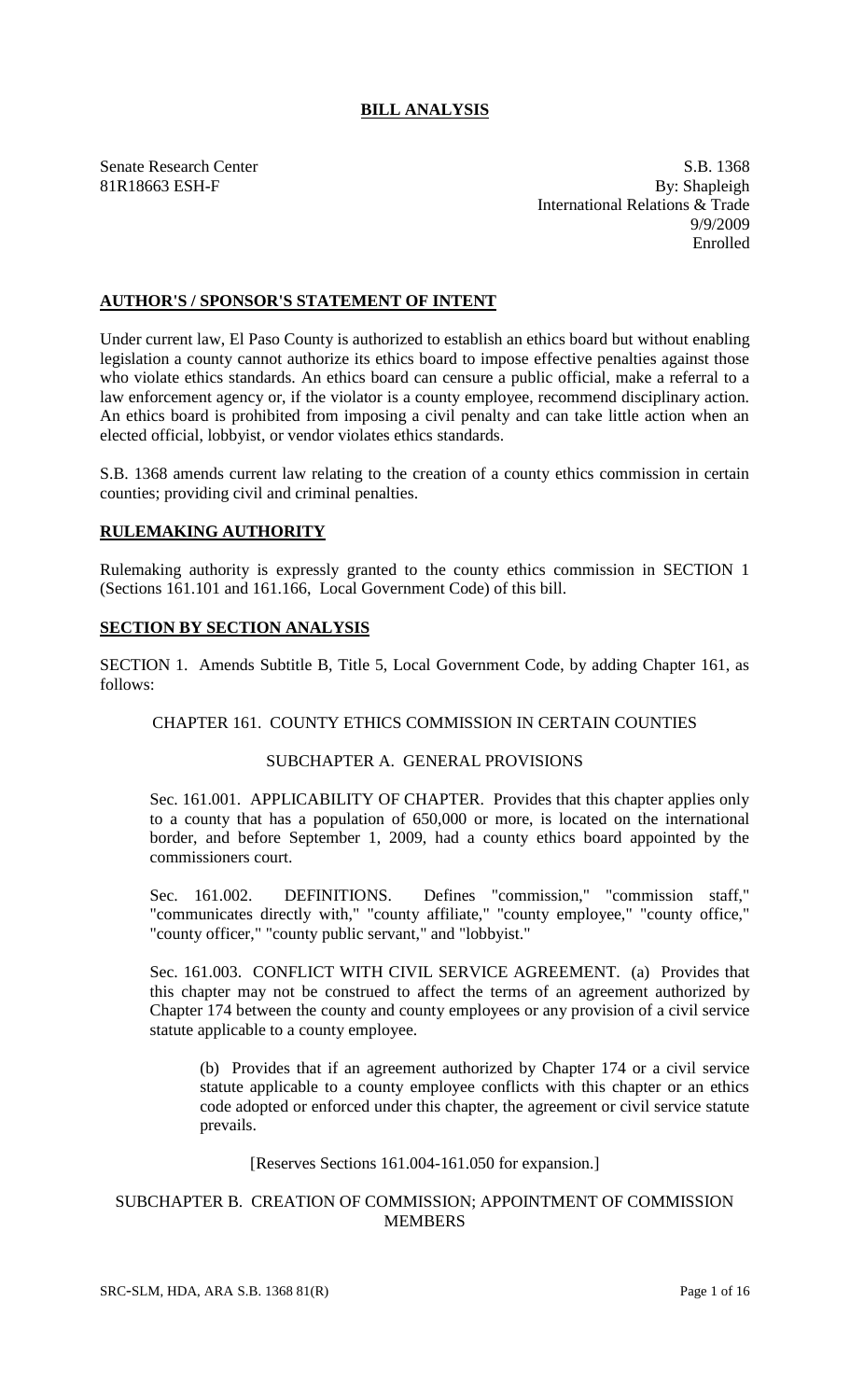Sec. 161.051. CREATION OF COMMISSION BY ORDER. (a) Authorizes the commissioners court of a county, by an order adopted by a majority of the court's full membership, to create a county ethics commission (commission).

(b) Requires that a copy of an order adopted under this section be placed in the minutes of the court's proceedings. Provides that the copy of the order is public information.

Sec. 161.052. CREATION OF COMMISSION BY ELECTION. (a) Authorizes a commission to be created by approval of the system by a majority of the qualified voters of the county voting at an election called for that purpose.

(b) Authorizes the commissioners court by order to call an election on the question of the creation of a commission.

(c) Requires the commissioners court to hold the election called under this section on the first authorized uniform election date prescribed by Chapter 41 (Election Dates and Hours for Voting), Election Code, that allows sufficient time for publication of the notice required by Subsection (d) and for compliance with any other requirements established by law.

(d) Requires the commissioners court, in addition to the notice required by Chapter 4 (Notice of Election), Election Code, to publish in a newspaper of general circulation in the county, and on the home page of the county's Internet website, a substantial copy of the order calling the election. Requires that the first newspaper publication be made on or before the 15th day before the date of the election and continue once a week for two consecutive weeks. Requires that the notice on the county's Internet website remain on the home page each day beginning not later than the 16th day before the election and ending on the date of the election.

Sec. 161.053. BALLOT. Requires the commissioners court to order the ballot at the election to be printed to provide for voting for or against the proposition: "Creation of a county ethics commission."

Sec. 161.054. RESULT OF ELECTION. Requires the commissioners court, if the proposition is approved, to declare the result and by order create the commission. Requires that a copy of the order creating the commission be placed in the minutes of the court's proceedings.

Sec. 161.055. APPOINTMENT OF COMMISSION. (a) Sets forth the composition of the commission.

(a-1) Requires the commissioners court to designate the entities described by Subsections  $(a)(2)(B)$  (relating to one member being appointed from the bar association of the county), (D) (relating to one member being appointed from the sheriff's civil service commission), and (E) (relating to one member being appointed from a human resources management association in the county) that may submit nominees for membership on the commission. Requires the commissioners court, if a designated entity does not wish to submit nominees, to select a similar entity that has experience with grievance or mediation structures or processes.

(b) Requires the county judge and each county commissioner, not later than the 60th day after the date of the order creating the commission as provided in Section 161.051 or 161.054, to each appoint one member of the commission and requires each entity described by Subsection (a)(2) or alternate entity designated under Subsection (a-1), not later than the 60th day after the date of the order creating the commission as provided in Section 161.051 or 161.054, to deliver to the commissioners court the entity's nominees for membership on the commission.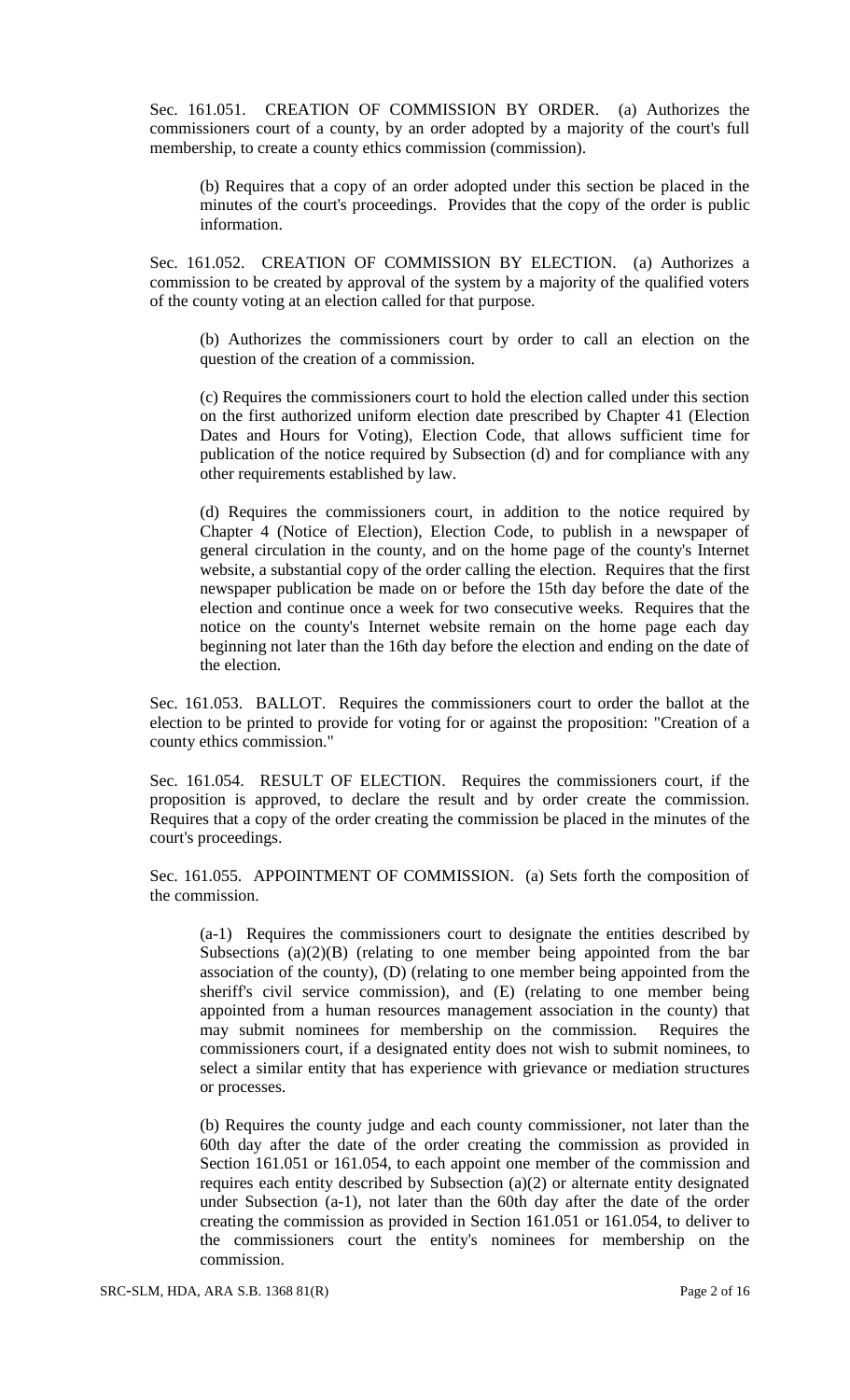(c) Requires the commissioners court to set the date for the first meeting of the initial members. Requires that the first meeting be set not earlier than the 60th day after the date of the order creating the commission and not later than the 90th day after the date of that order.

Sec. 161.056. ELIGIBILITY. (a) Requires a person, to be eligible for appointment to the commission, to be at least 18 years old, be a property taxpayer in the county, and have resided in the county for the two years immediately preceding the date on which the person's term will begin.

(b) Provides that a person is not eligible for appointment to the commission if the person is an elected officer; a county employee; a county affiliate; a person employed as a lobbyist; a person convicted of a misdemeanor involving moral turpitude or a felony; or a person who is delinquent in payment of local, state, or federal taxes.

Sec. 161.057. TERMS. Provides that members of the commission serve terms of two years beginning on February 1 of each odd-numbered year and authorizes a member to serve more than one year.

Sec. 161.058. VACANCIES. (a) Requires that a vacancy on the commission be filled for the remainder of the unexpired term in a certain manner.

(b) Authorizes the commission to fill the vacancy by a majority vote of the remaining members if the county judge or county commissioner, as applicable, does not fill the vacancy before the 60th day after the date the position becomes vacant.

Sec. 161.059. MEETINGS. (a) Requires the commission to meet on a regular basis.

(b) Provides that the commission is a governmental body for purposes of Chapter 551 (Open Meetings), Government Code.

(c) Provides that except as otherwise provided by this chapter, a majority of the commission constitutes a quorum.

Sec. 161.0591. CHAIR. (a) Provides that the position of chair alternates every six months between members appointed under Section 161.055(a)(1) and members appointed under Section 161.055(a)(2) and rotates in a certain manner so that each position on the commission serves as chair.

(b) Prohibits the member serving as chair from voting on a matter before the commission except to break a tie vote.

Sec. 161.060. REMOVAL OF COMMISSION MEMBER. Provides that a member of the commission is a county officer described by Section 87.012(15) (relating to a county officer whose office is created under the constitution or other law of this state) and is authorized to be removed as provided by Chapter 87 (Removal of County Officers from Office; Filling of Vacancies) if, after trial, the jury finds good cause for removal, including failure to pay local, state, or federal taxes when due; violation of the ethics code adopted by the commission; conviction of a felony or misdemeanor; excessive absenteeism as determined by the commission; and official misconduct.

Sec. 161.061. LEGAL REPRESENTATION. Requires the county attorney, or district attorney, or criminal district attorney, as appropriate, with the duty to represent the county in civil matters to represent the commission in all legal matters.

[Reserves Sections 161.062-161.100 for expansion.]

# SUBCHAPTER C. POWERS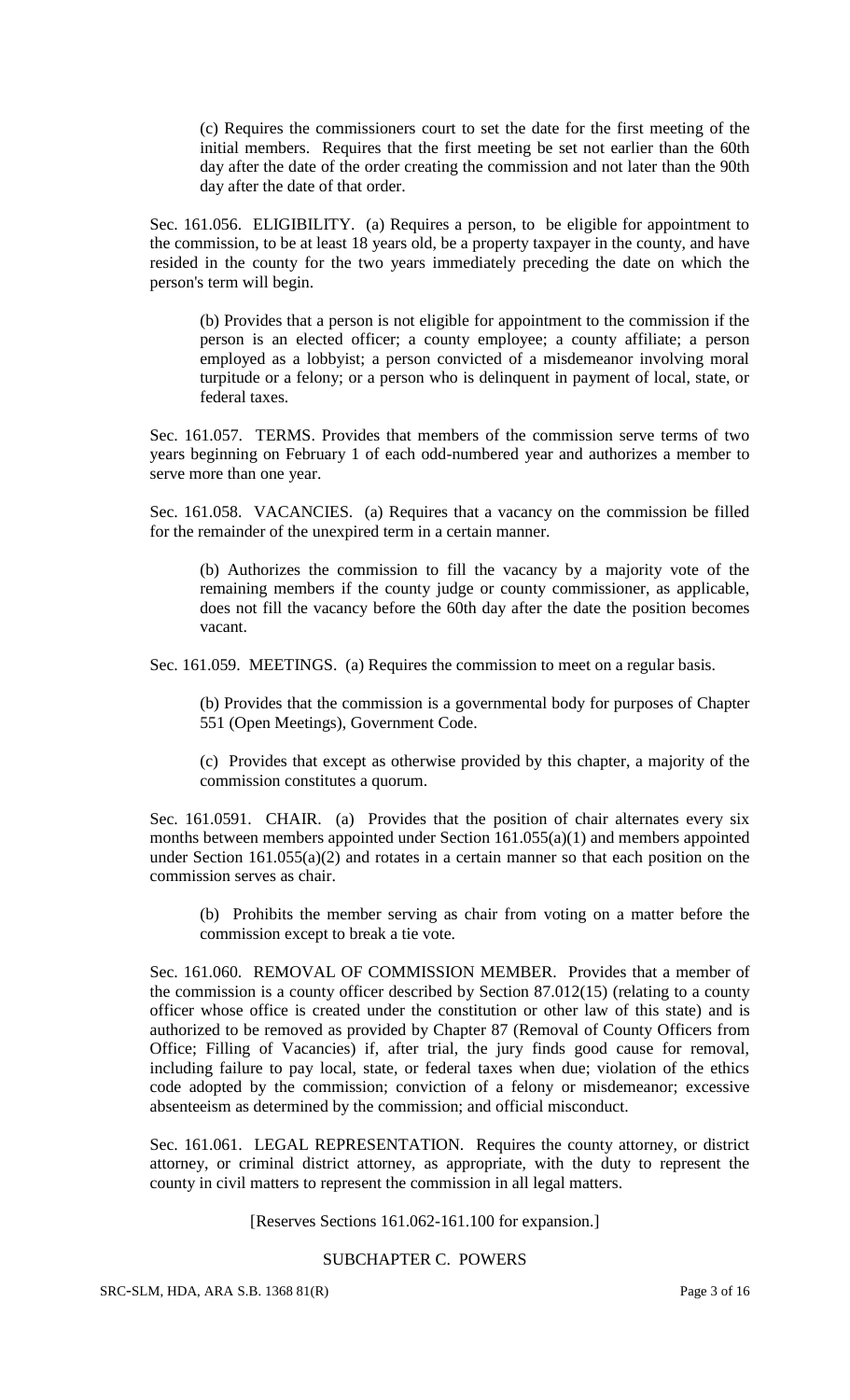Sec. 161.101. GENERAL POWERS. (a) Requires the commission to adopt, publish, and enforce an ethics code governing county public servants.

(b) Authorizes the commission to adopt or use as a guide any ethics law or rule of the United States, this state, or a political subdivision in this state to the extent that the law or rule promotes the purposes of this chapter and serves the needs of the county. Requires the commission, for purposes of Section 161.002(9) (relating to the definition of lobbyist) , in determining the applicable amount of compensation of a person who communicates directly with a county officer or employee to influence official action and engages in such communication as part of the person's regular employment, to adopt rules that are substantially similar to the rules or interpretations of the Texas Ethics Commission under Chapter 305 (Registration of Lobbyists), Government Code, to calculate the compensation.

(c) Authorizes the commission to adopt bylaws, rules, forms, policies, or procedures to assist in the administration of the commission's duties under this chapter. Authorizes the commission to be guided by Robert's Rules of Order to the extent that it does not conflict with the constitution and laws of the United States and this state or conflict with other guidelines adopted by the commission.

(d) Requires the commission to be assigned staff by the county and provided access to county resources to assist in its duties.

(e) Requires the commission to develop and implement policies that provide the public with information on the commission and the ethics code.

(f) Requires the commission to enforce the provisions of the ethics code by issuing appropriate orders or recommendations or by imposing appropriate penalties.

Sec. 161.102. ADVISORY OPINIONS. Authorizes the commission, on the request of any person covered by the ethics code adopted by the commission, to issue a written ethics advisory opinion regarding the application of the ethics code to a specified existing or hypothetical factual situation. Prohibits the commission from issuing an opinion that includes the name of any person who may be affected by the opinion. Requires that the name of a person requesting the opinion be deemed confidential.

Sec. 161.103. PUBLIC INTEREST INFORMATION. (a) Requires the commission to develop plain-language materials as described by this section. Requires the commission to post the information on the county's Internet website and requires the commission to make the information otherwise available to the public.

(b) Requires that the materials include:

(1) a description of the commission's responsibilities, the types of conduct that constitute a violation of the ethics code adopted by the commission, the types of sanctions the commission may impose, the commission's policies and procedures relating to complaint investigation and resolution, and the duties of a person filing a complaint with the commission; and

(2) a diagram showing the basic steps in the commission's procedures relating to complaint investigation and resolution.

(c) Requires the commission to provide the materials described by this section to each complainant and respondent.

(d) Requires the commission to adopt a policy to effectively distribute materials as required by this section.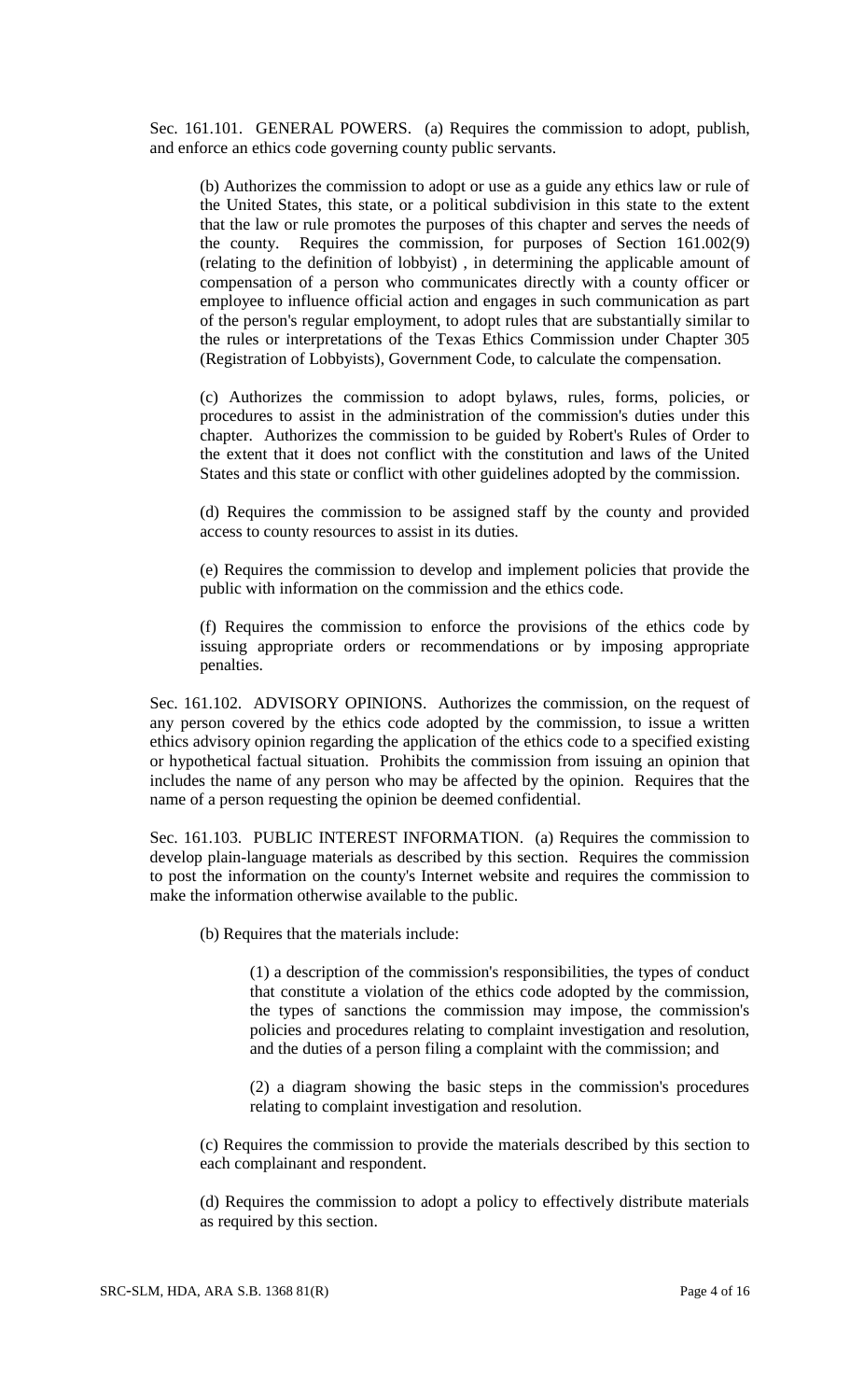Sec. 161.104. COMMISSION MEMBER EDUCATION AND TRAINING. (a) Requires a person appointed to the commission to complete training on certain topics not later than the 60th day after the date of appointment.

(b) Requires a member of the commission to complete subsequent training programs on the ethics code adopted by the commission and the procedural rules adopted by the commission.

(c) Prohibits a person who is appointed to and qualifies for office as a member of the commission from voting, deliberating, or being counted as a member in attendance at a meeting of the commission until the person completes a training program that complies with this section.

Sec. 161.105. EDUCATION AND TRAINING FOR PERSONS COVERED BY ETHICS CODE. (a) Requires the commission and commission staff to provide periodic training for persons covered by the ethics code adopted by the commission on at least a quarterly basis.

(b) Requires that the training program provide information regarding the ethics code, the role and functions of the commission, and plain-language materials as further described by Section 161.103.

(c) Requires an officer, principal, or other person with the authority to bind the vendor, in addition to the qualifications under Subchapter C (Competitive Bidding in General), Chapter 262 (Purchasing and Contracting Authority of Counties) before submitting a bid, responding to a request for qualifications or proposals, or otherwise contracting with the county, to complete training on the ethics code.

(d) Requires a lobbyist intending to meet with a person covered by the ethics code to complete training on the ethics code.

Sec. 161.106. CERTAIN DISCUSSIONS OF PENDING COMPLAINTS PROHIBITED. Prohibits a member of the commission, until a sworn complaint alleging a violation of the ethics code is resolved, from discussing the complaint with a member of the commissioners court.

[Reserves Sections 161.107-161.150 for expansion.]

# SUBCHAPTER D. COMPLAINT PROCEDURES AND HEARINGS

Sec. 161.151. DEFINITIONS. Defines "Category One violation" and "Category Two violation."

Sec. 161.152. COMPLAINT PROCEDURES AND HEARINGS. Requires the commission to adopt the complaint procedures and hearings set forth in this subchapter. Authorizes the commission to adopt additional procedures not in conflict with this subchapter.

Sec. 161.153. HEARINGS AND SETTLEMENT. (a) Authorizes the commission to hold a hearing on a sworn complaint and render a decision on a complaint or report of a violation as provided by this chapter and agree to the settlement of issues.

(b) Prohibits the commission from considering a complaint or voting to investigate a matter outside the commission's jurisdiction or investigating any matter except in response to a sworn complaint.

Sec. 161.154. CATEGORIZATION OF VIOLATIONS. Requires that an allegation of a violation listed as a Category One violation be treated as a Category Two violation if the commission at any time determines that the allegation arises out of the same set of facts as those that give rise to an allegation of a Category Two violation, and the interests of justice or efficiency require resolution of the allegations together; or the facts and law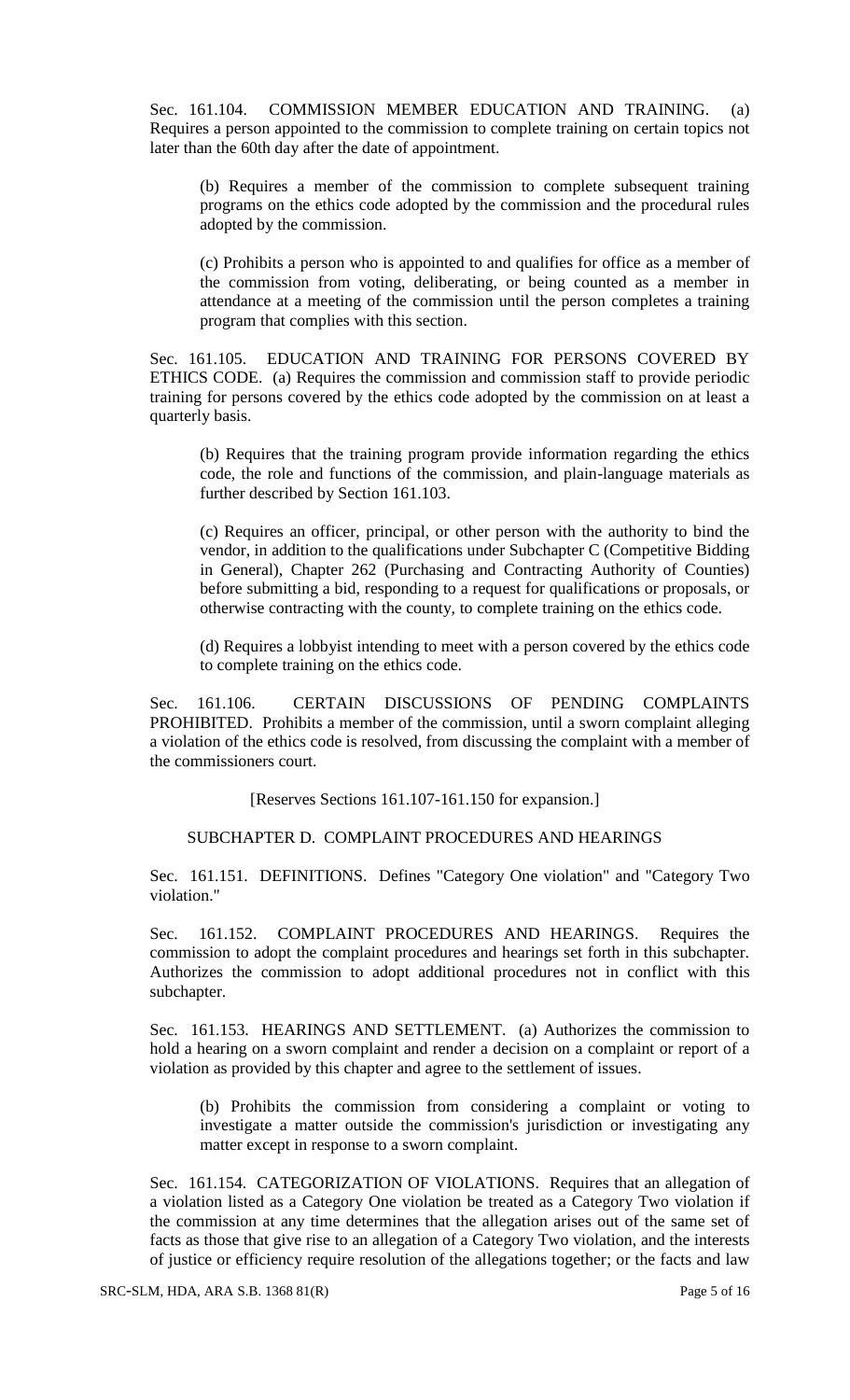related to a particular allegation or a defense to the allegation present a level of complexity that prevents resolution through the preliminary review procedures for Category One violations prescribed by Section 161.159(a).

Sec. 161.155. FILING OF COMPLAINT; CONTENTS. (a) Authorizes an individual to file with the commission a sworn complaint, on a form prescribed by the commission, alleging that a person subject to the ethics code has violated the ethics code. Requires the commission to make the complaint form available on the county website.

(b) Requires that a complaint filed under this section be in writing, under oath, and set forth in simple, concise, and direct statements certain complainant and respondent information and documentation.

(c) Requires that the complaint be accompanied by an affidavit stating either that the information contained in the complaint is correct or that the complainant has good reason to believe and does believe that the violation occurred. Requires that the complaint, if the complaint is based on information and belief, state the source and basis of the information and belief. Authorizes the complainant to swear to the facts by oath before a notary public or other authorized official.

(d) Requires that the complaint state on its face an allegation that, if true, constitutes a violation of the ethics code.

Sec. 161.1551. STANDING PRELIMINARY REVIEW COMMITTEE. (a) Requires the standing preliminary review committee to perform the actions prescribed by this subchapter in conducting a preliminary review of each sworn complaint filed with the commission.

(b) Provides that the standing preliminary review committee consists of two members of the commission, determined as provided by Subsection (c) and a review officer selected and retained by the commission.

(c) Provides that the initial standing preliminary review committee consists of one commission member, chosen by lot, from the members of the commission appointed under Section  $161.055(a)(1)$ , and one commission member, chosen by lot, from the members appointed under Section 161.055(a)(2).

(d) Provides that a commission member serves on the standing preliminary review committee for six months. Provides that after the end of a commission member term on the standing preliminary review committee, service on the committee rotates as provided by Section 161.0591 for the rotation of the chair, except that the rotation begins with the initial members of the standing preliminary review committee chosen under Subsection (c).

(e) Requires the review officer to be a practicing attorney or former judge.

Sec. 161.156. PROCESSING OF COMPLAINT. (a) Requires the standing preliminary review committee to determine whether a sworn complaint filed with the commission complies with the form requirements of Section 161.155.

(b) Requires the standing preliminary review committee, not later than the 10th business day after the date a complaint is filed, to send written notice to the complainant and the respondent. Requires that the notice state whether the complaint complies with the form requirements of Section 161.155 and include the information required by Section 161.158(c).

(c) Requires the committee, if the standing preliminary review committee determines that the complaint does not comply with the form requirements, to send the complaint to the complainant with the written notice, a statement explaining how the complaint fails to comply, and a copy of the rules for filing sworn complaints. Authorizes the complainant to resubmit the complaint not later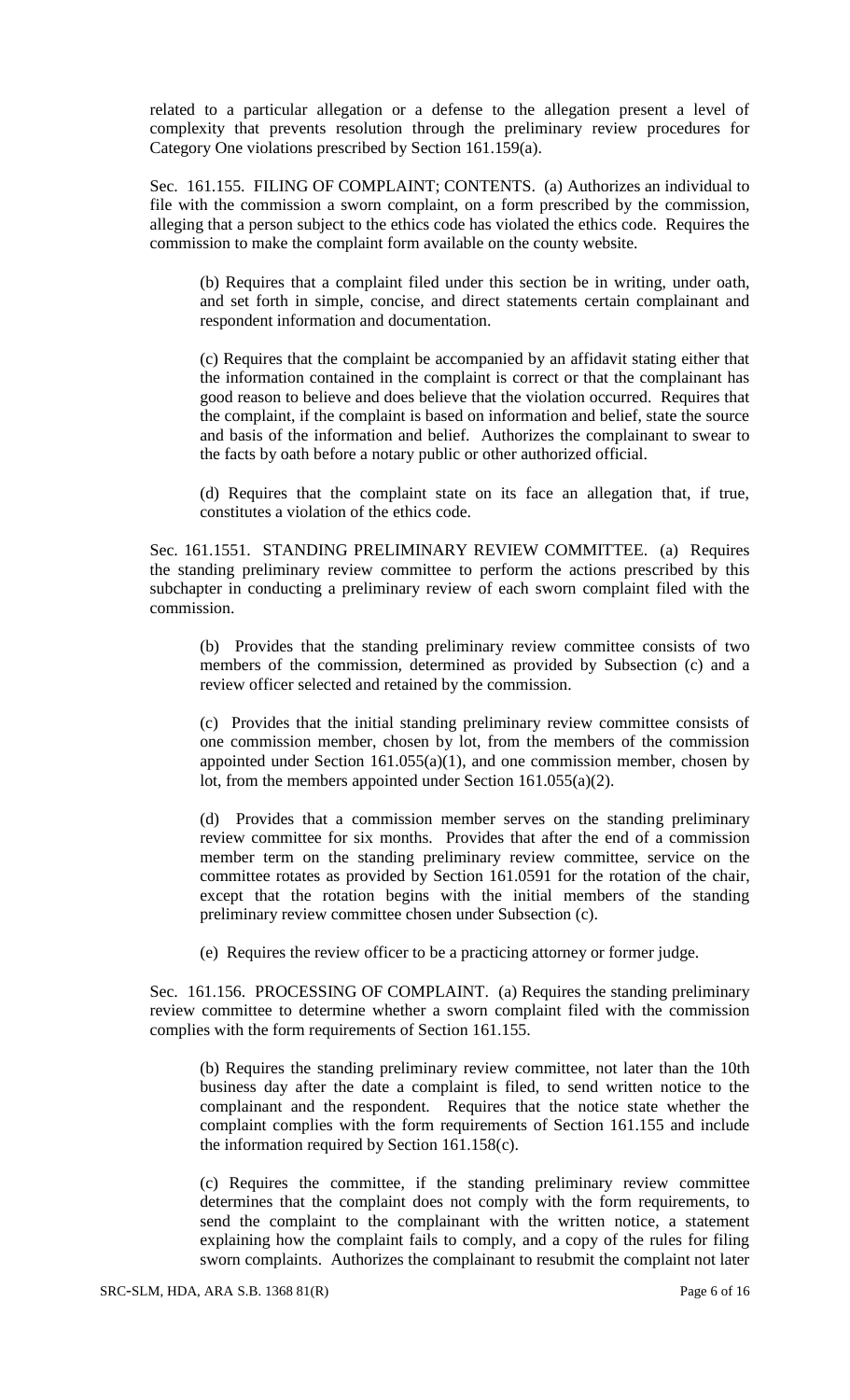than the 21st day after the date the notice under Subsection (b) is mailed. Requires the committee, if the standing preliminary review committee determines that the complaint is not resubmitted within the 21-day period, to dismiss the complaint and not later than the 10th business day after the date of the dismissal, send written notice to the complainant and the respondent of the dismissal and the grounds for dismissal.

(d) Requires the committee, if the standing preliminary review committee determines that a complaint is resubmitted under Subsection (c) within the 21-day period but is not in proper form, to send the notice required under Subsection (c), and authorizes the complainant to resubmit the complaint under that subsection.

(e) Requires the committee, if the standing preliminary review committee determines that the complaint returned to the complainant under Subsections (c) or (d) is resubmitted within the 21-day period and that the complaint complies with the form requirements, to send the written notice under Subsection (b).

(f) Requires the commission, if a complaint filed with the commission is within the jurisdiction of the commission but may also be brought under the provisions of a collective bargaining agreement authorized by Chapter 174 (Fire and Police Employee Relations), a civil service rule under Section 158.0025 (Creation of Sheriff's Department Civil Service System In Certain Counties Not Covered By Subchapter B), or a rule of the sheriff's department, to defer jurisdiction over the complaint to the sheriff for disposition. Authorizes the sheriff to return a complaint deferred under this subsection to the commission for additional proceedings as the commission determines appropriate if the sheriff determines that the conduct alleged in the complaint is not within the scope of the collective bargaining agreement, civil service rule, or sheriff's department rule. Prohibits the sheriff from returning a complaint deferred under this section if the sheriff meets certain requirements.

Sec. 161.157. RETALIATION AGAINST COUNTY EMPLOYEE REPORTING VIOLATION OF ETHICS CODE PROHIBITED. (a) Prohibits the county from suspending or terminating the employment of or taking other adverse action against a county employee who in good faith files a complaint or otherwise reports to the commission, commission staff, or another law enforcement authority a violation of the ethics code by a person subject to the ethics code.

(b) Prohibits the county from suspending or terminating the employment of or taking other adverse action against a county employee who in good faith participates in the complaint processing, preliminary review, hearing, or any other aspect of the investigation and resolution by the commission of an alleged violation of the ethics code by a person subject to the ethics code.

(c) Provides that a commission created by a county under this chapter is a part of the "local government entity" for purposes of Section 554.002 (Retaliation Prohibited for Reporting Violation of Law), Government Code.

(d) Provides that an ethics code adopted by a commission pursuant to this chapter is a "law" as defined by Section 554.001 (Definitions), Government Code.

Sec. 161.158. PRELIMINARY REVIEW: INITIATION. (a) Requires the standing preliminary review committee to promptly conduct a preliminary review on receipt of a written complaint that is in compliance with the form requirements of Section 161.155.

(b) Requires the standing preliminary review committee to determine in writing whether the commission has jurisdiction over the violation of the ethics code provision alleged in a sworn complaint processed under Section 161.156.

(c) Requires the committee, if the standing preliminary review committee determines that the commission has jurisdiction, to issue a notice under Section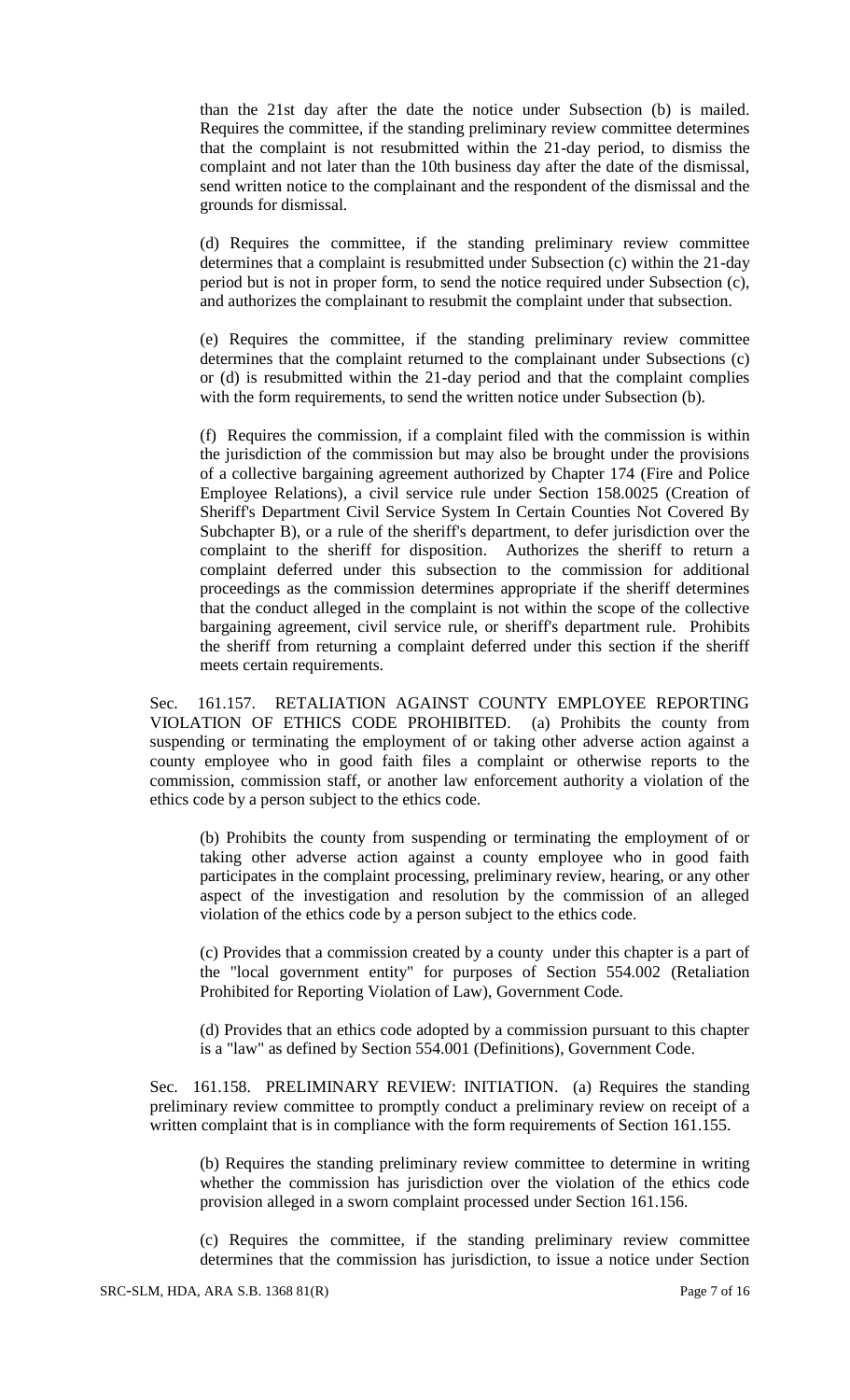161.156(b) that is required to include a statement that the commission has jurisdiction over the violation alleged in the complaint; a statement of whether the complaint will be processed as a Category One violation or a Category Two violation, subject to reconsideration as provided for by Section 161.154; the date by which the respondent is required to respond to the notice; a copy of the complaint and the rules of procedure of the commission; a statement of the rights of the respondent; a statement inviting the respondent to provide to the commission any information relevant to the complaint; and a statement that a failure to timely respond to the notice will be treated as a separate violation.

(d) Requires the committee, if the standing preliminary review committee determines that the commission does not have jurisdiction over the violation alleged in the complaint, to dismiss the complaint; and not later than the 10th business day after the date of the dismissal, send to the complainant and the respondent written notice of the dismissal and the grounds for the dismissal.

Sec. 161.159. PRELIMINARY REVIEW: RESPONSE BY RESPONDENT. (a) Provides that if the alleged violation is a Category One violation, the respondent is required to respond to the notice required by Section 161.156(b) not later than the 10th business day after the date the respondent receives the notice; and if the matter is not resolved by agreement between the commission and the respondent before the 30th business day after the date the respondent receives the notice under Section 161.156(b), the standing preliminary review committee is required to set the matter for a preliminary review hearing to be held at the next committee meeting for which notice has not yet been posted.

(b) Requires the respondent, if the alleged violation is a Category Two violation, to respond to the notice required by Section 161.156(b) not later than the 25th business day after the date the respondent receives the notice under Section 161.156(b); and requires the standing preliminary review committee, if the matter is not resolved by agreement between the commission and the respondent before the 75th business day after the date the respondent receives the notice under Section 161.156(b), to set the matter for a preliminary review hearing to be held at the next committee meeting for which notice has not yet been posted.

(c) Provides that a respondent's failure to timely respond as required by Subsection  $(a)(1)$  (relating to requiring the respondent to respond to the notice required if the alleged violation is a Category One violation) or (b)(1) (relating to requiring the respondent to respond to the notice required if the alleged violation is a Category Two violation) is a Category One violation.

(d) Requires that the response required by Subsection (a) or (b) include any challenge the respondent seeks to raise to the commission's exercise of jurisdiction. Authorizes the respondent to acknowledge the occurrence or commission of a violation; deny the allegations contained in the complaint and provide evidence supporting the denial; or agree to enter into an assurance of voluntary compliance or other agreed order, which may include an agreement to immediately cease and desist.

(e) Requires the committee, if the standing preliminary review committee sets the matter for a preliminary review hearing, to promptly send to the complainant and the respondent written notice of the date, time, and place of the preliminary review hearing.

Sec. 161.160. PRELIMINARY REVIEW: WRITTEN QUESTIONS. Authorizes the commission staff, during a preliminary review, to submit to the complainant or respondent written questions reasonably intended to lead to the discovery of matters relevant to the investigation.

Sec. 161.161. PRELIMINARY REVIEW AND PRELIMINARY REVIEW PROCEDURES. Requires the commission to adopt procedures for the conduct of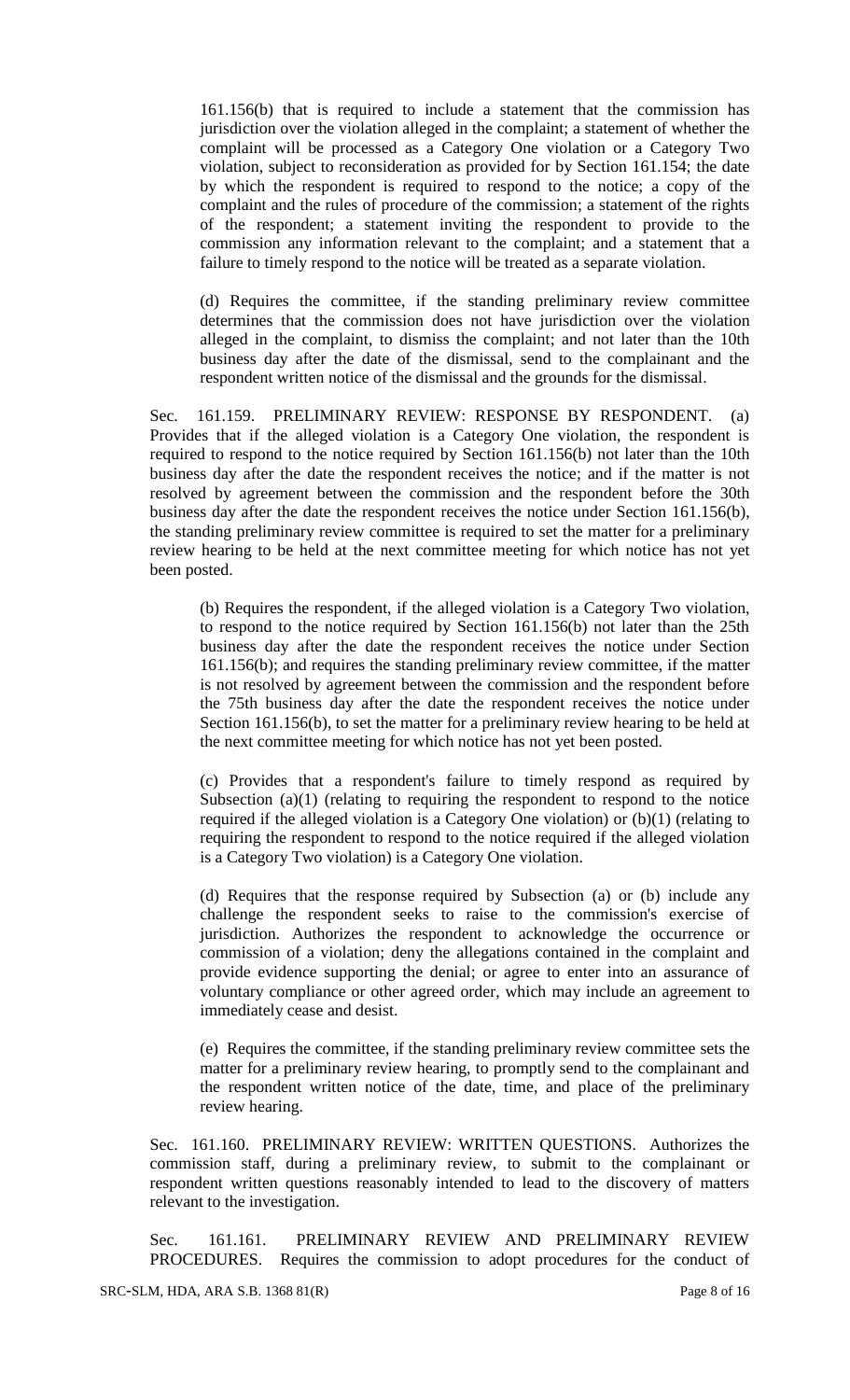preliminary reviews and preliminary review hearings. Requires that the procedures include a reasonable time for responding to questions submitted by the commission and commission staff and subpoenas issued by the commission; and the tolling or extension of otherwise applicable deadlines where the commission issues a subpoena and the standing preliminary review committee's meeting schedule makes it impossible both to provide a reasonable time for response and to comply with the otherwise applicable deadlines or the commission determines that, despite the standing preliminary review committee's diligence and the reasonable cooperation of the respondent, a matter is too complex to resolve within the otherwise applicable deadlines without compromising either the committee's investigation or the rights of the respondent.

Sec. 161.162. PRELIMINARY REVIEW HEARING: PROCEDURE. (a) Requires the standing preliminary review committee to conduct a preliminary review hearing if following the preliminary review, the standing preliminary review committee and the respondent cannot agree to the disposition of the complaint or the respondent in writing requests a hearing.

(b) Requires the standing preliminary review committee to provide written notice to the complainant and the respondent of the date, time, and place the commission will conduct the preliminary review hearing.

(c) Authorizes the committee, at or after the time the standing preliminary review committee provides notice of a preliminary review hearing, to submit to the complainant and the respondent written questions and require those questions to be answered under oath within a reasonable time. Requires the committee, after receiving answers to any questions submitted to the complainant under this subsection and before the preliminary review hearing, to provide the respondent both the questions and the answers to the questions submitted by the complainant. Prohibits this subsection from being construed to require a person to give evidence that violates the person's right against self-incrimination under the United States Constitution or the Texas Constitution.

(d) Requires the standing preliminary review committee, on the request of the respondent, to request that any information in the possession or control of the complainant, including exculpatory information, that is directly related to the complaint be provided the respondent and the committee.

(e) Provides that the standing preliminary review committee, during a preliminary review hearing, is authorized to consider all submitted evidence related to the complaint, is authorized to review any documents or material related to the complaint, and is required to determine whether there is credible evidence that provides cause for the committee to conclude that a violation within the jurisdiction of the commission has occurred. Requires the commission, during a preliminary review hearing, to determine whether there is credible evidence that provides cause for the commission to conclude that the violation within the jurisdiction of the commission has occurred.

(f) Authorizes the respondent, during a preliminary review hearing, to appear before the standing preliminary review committee with the assistance of counsel, if desired by the respondent, and present any relevant evidence, including a written statement.

Sec. 161.163. PRELIMINARY REVIEW HEARING: RESOLUTION. (a) Requires the standing preliminary review committee by vote, as soon as practicable after the completion of a preliminary review hearing, to issue a decision stating whether there is credible evidence for the committee to determine that a violation within the jurisdiction of the commission has occurred and whether the violation is technical or de minimis or that there is insufficient evidence for the committee to determine whether a violation within the jurisdiction of the commission has occurred.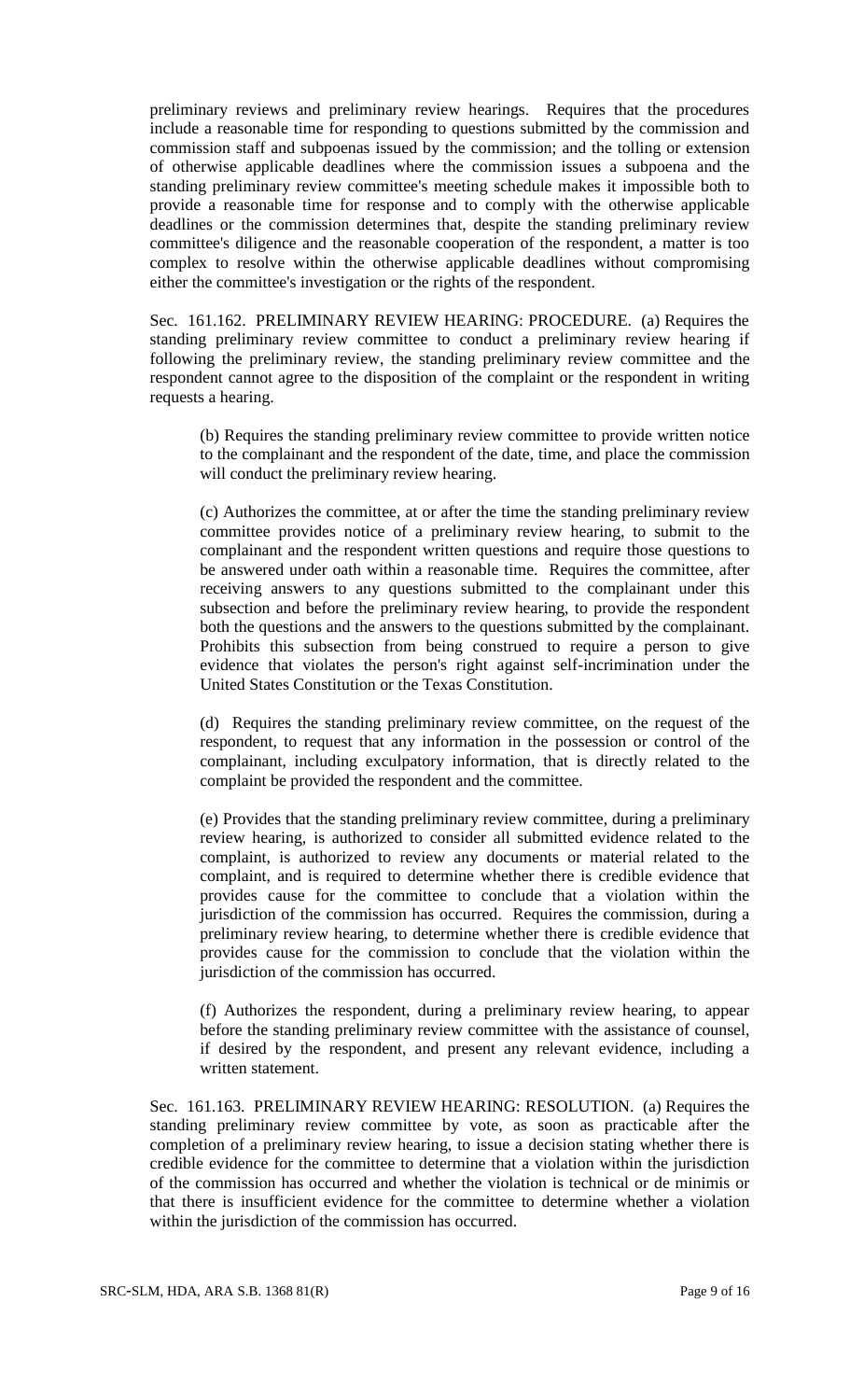(b) Requires the committee, if the standing preliminary review committee determines that there is credible evidence for the committee to determine that a violation has occurred, to resolve and settle the complaint or motion to the extent possible. Requires the committee, if the committee successfully resolves or settles the complaint not later than the 10th business day after the date of the final resolution of the complaint to send to the complainant and the respondent a copy of the order stating the committee's determination and written notice of the resolution and the terms of the resolution. Requires the committee, if the committee is unsuccessful in resolving and settling the complaint to order a formal hearing to be held in accordance with Sections 161.164 through 161.167; and not later than the 10th business day after the date of the order, send to the complainant and the respondent certain documents.

(c) Requires the committee, if the standing preliminary review committee determines that there is credible evidence for the committee to determine that a violation within the jurisdiction of the commission has not occurred, to dismiss the complaint; and, not later than the fifth business day after the date of the dismissal, send to the complainant and the respondent a copy of the order stating the committee's determination and written notice of the dismissal and the grounds for dismissal.

(d) Authorizes the commission, if the standing preliminary review committee determines that there is insufficient credible evidence for the committee to determine that the violation within the jurisdiction of the commission has occurred, to dismiss the complaint or order a formal hearing under Sections 161.164 through 161.167. Requires the committee, not later than the fifth business day after the date of the committee's determination under this subsection, to send to the complainant and the respondent a copy of the decision stating the committee's determination and written notice of the grounds for the determination.

Sec. 161.164. FORMAL HEARING: STANDARD OF EVIDENCE. Requires the commission, during a formal hearing, to determine by a preponderance of the evidence whether a violation within the jurisdiction of the commission has occurred.

Sec. 161.165. FORMAL HEARING: SUBPOENAS AND WITNESSES. (a) Requires that a subpoena or other request to testify be served sufficiently in advance of the scheduled appearance at a formal hearing to allow a reasonable period, as determined by the commission, for the person subpoenaed to prepare for the hearing and to employ counsel if desired.

(b) Authorizes the commission, except as provided by Section  $161.166(a)(1)$ (relating to requiring the commission to provide to the respondent a list of proposed witnesses to be called at the hearing), to order that a person is prohibited, except as specifically authorized by the presiding officer, from making public the name of a witness subpoenaed by the commission before the date of that witness's scheduled appearance.

(c) Authorizes a witness to read a written statement or present a brief oral opening statement at a formal hearing, subject to the rules of evidence applicable to a contested case under Section 2001.081 (Rules of Evidence), Government Code.

(d) Authorizes a person whose name is mentioned or who is identified or referred to in testimony or in statements made by a commission member, commission staff member, or witness and who reasonably believes that the statement tends to adversely affect the person's reputation to request to appear personally before the commission to testify in the person's own behalf or file a sworn statement of facts relevant to the testimony or statement that the person believes adversely affects the person's reputation.

(e) Requires a witness who testifies at a formal hearing to be sworn.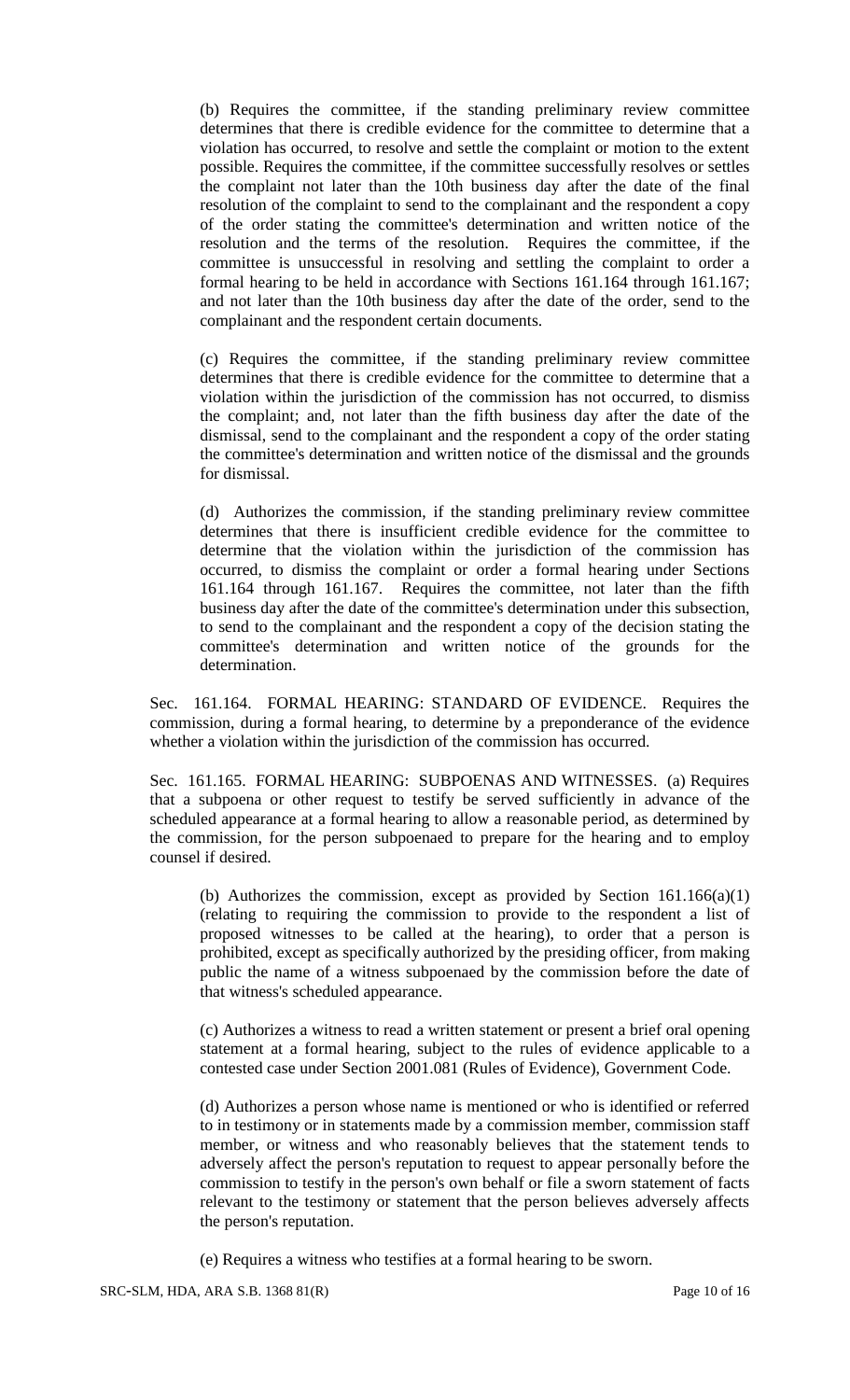Sec. 161.166. FORMAL HEARING: PROCEDURE. (a) Requires the commission, not later than the fifth business day before the date of a scheduled formal hearing or on the granting of a motion for discovery by the respondent, to provide to the respondent a list of proposed witnesses to be called at the hearing, copies of all documents expected to be introduced as exhibits at the hearing, and a brief statement as to the nature of the testimony expected to be given by each witness to be called at the hearing.

(b) Prohibits the respondent from being compelled to give evidence or testimony that violates the respondent's right against self-incrimination under the United States Constitution or the Texas Constitution.

(c) Requires the commission to adopt rules governing discovery, hearings, and related procedures consistent with this chapter and Chapter 2001 (Administrative Procedure), Government Code.

Sec. 161.167. FORMAL HEARING: RESOLUTION. (a) Requires the commission, not later than the 30th business day after the date of the formal hearing, to convene a meeting and by motion issue a final decision stating the resolution of the formal hearing; and a written report stating the commission's findings of fact, conclusions of law, and recommendation of imposition of a civil penalty, if any.

(b) Requires six members of the commission for a quorum at a formal hearing.

(c) Requires the commission, not later than the 10th business day after the date the commission issues the final decision and written report, to send a copy of the decision and report to the complainant and to the respondent; and make a copy of the decision and report available to the public during reasonable business hours.

Sec. 161.168. STATUS OF COMPLAINT. (a) Requires the commission to keep an information file about each sworn or other complaint filed with the commission. Requires that the file include certain information.

(b) Requires the commission to provide to the person filing the complaint and to each person who is a subject of the complaint a copy of the commission's policies and procedures relating to complaint investigation and resolution.

(c) Requires the commission, in addition to the notice required by Sections 161.156 and 161.167, at least quarterly until final disposition of a complaint, to notify the person who filed the complaint and each person who is a subject of the complaint of the status of the sworn complaint.

(d) Requires the commission to resolve a complaint within six months of its receipt unless it makes a determination that additional time is required to resolve the matter. Authorizes the commission, on a determination that additional time is required, to extend the investigation in three-month increments. Provides that each extension requires separate approval by the commission.

(e) Requires that the complaint, if the commission does not resolve the matter within six months or within an authorized extension, be deemed to have been dismissed without prejudice.

Sec. 161.169. EXTENSION OF DEADLINE. Authorizes the commission, on its own motion or on the reasonable request of a respondent, to extend any deadline for action relating to a sworn complaint, preliminary review hearing, or formal hearing.

Sec. 161.170. SUBPOENA. (a) Authorizes the commission, in connection with a formal hearing, as authorized by this chapter, to subpoena and examine witnesses and documents that directly relate to a sworn complaint.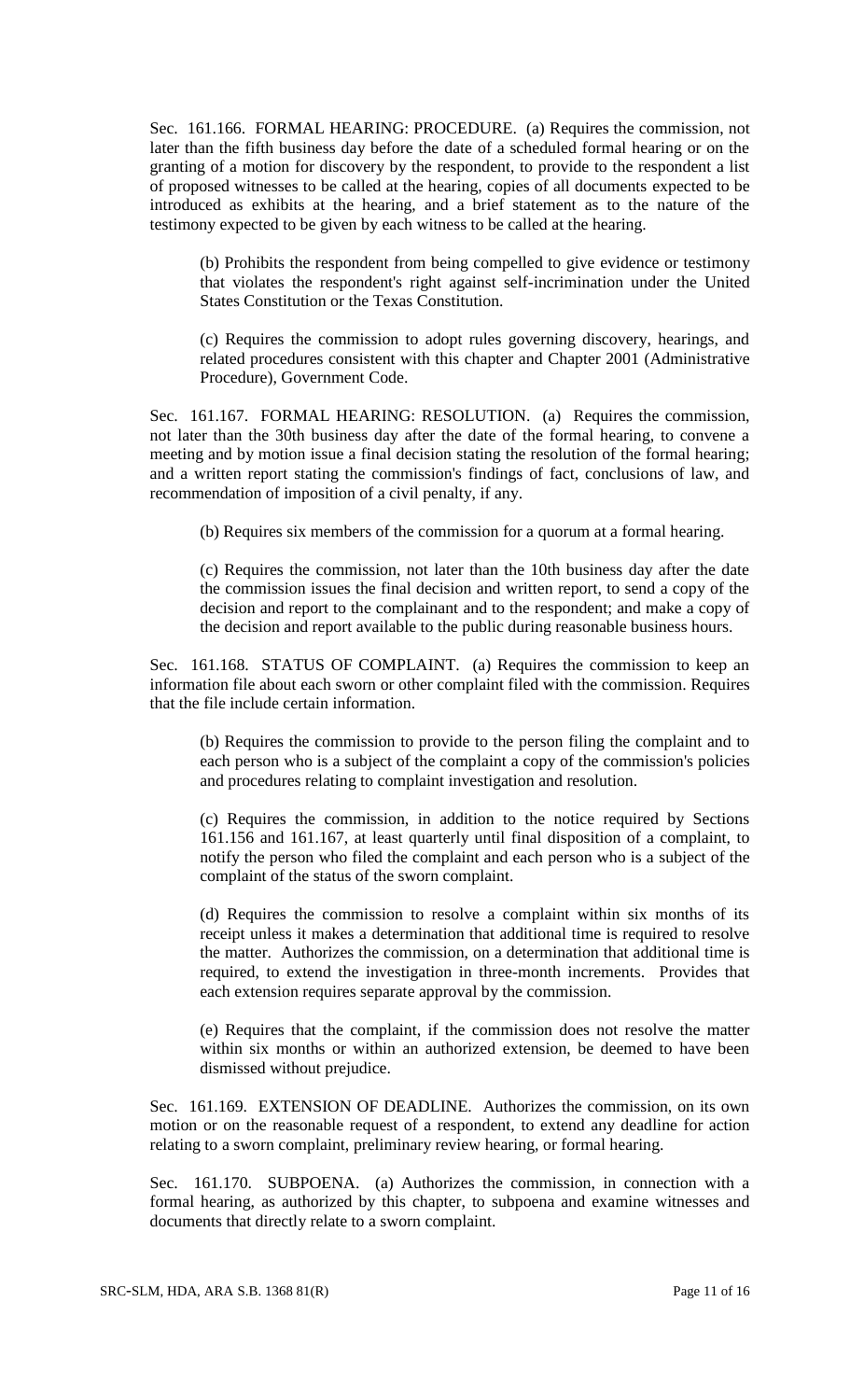(b) Authorizes the commission, in connection with a preliminary review, for good cause and as authorized by this chapter, to subpoena documents and witnesses on application by the commission staff and a motion adopted by a vote of at least five members of the commission, for the purpose of attempting to obtain from the documents or witnesses specifically identified information, if the commission reasonably believes that the specifically identified information is likely to be determinative as to whether the subject of an investigation has violated a provision of the ethics code, can be determined from the documents or is known by the witnesses; and is not reasonably available through a less intrusive means.

(c) Requires the commission to adopt procedures for the issuance of subpoenas under this section.

(d) Provides that Section 2001.089 (Issuance of Subpoena), Government Code, applies to a subpoena issued under this subchapter. Requires the commission, on the request of the respondent, to subpoena any information in the possession or control of any person identified in the request, including exculpatory information, that is directly related to the complaint and provide the information to the respondent.

(e) Requires that a copy of a subpoena issued under this section be delivered to the respondent.

(f) Requires a peace officer, at the written request of at least five members of the commission, to serve a subpoena of the commission in the manner prescribed for service of a district court subpoena.

(g) Requires the commission, if a person to whom a subpoena is directed refuses to appear, refuses to answer inquiries, or fails or refuses to produce books, records, or other documents that were under the person's control when the demand was made, to report that fact to a district court in the county. Requires the district court to enforce the subpoena by attachment proceedings for contempt in the same manner as the court enforces a subpoena issued by the court.

(h) Provides that a respondent has the right to quash a subpoena in a district court in the county as provided by law.

(i) Entitles a subpoenaed witness who attends a commission hearing to the same mileage and per diem payments as a witness who appears before a grand jury. Entitles a person who provides subpoenaed documents to the commission to reimbursement from the commission for the person's reasonable cost of producing the documents.

Sec. 161.171. STATUS OF COMPLAINANT. Provides that the complainant is not a party to a preliminary review, preliminary review hearing, or formal hearing under this subchapter.

Sec. 161.172. APPLICABILITY OF OTHER ACTS. (a) Provides that except as provided by Section 161.173(b), Chapter 552 (Public Information), Government Code, does not apply to documents or any additional evidence relating to the processing, preliminary review, preliminary review hearing, or resolution of a sworn complaint.

(b) Provides that Chapter 551 (Open Meetings), Government Code, does not apply to the processing, preliminary review, preliminary review hearing, or resolution of a sworn complaint, but does apply to a formal hearing held under Sections 161.164 through 161.167.

(c) Provides that Subchapters C through H, Chapter 2001, Government Code, apply only to a formal hearing under this subchapter, the resolution of a formal hearing , and the appeal of a final order of the commission, and only to the extent consistent with this chapter.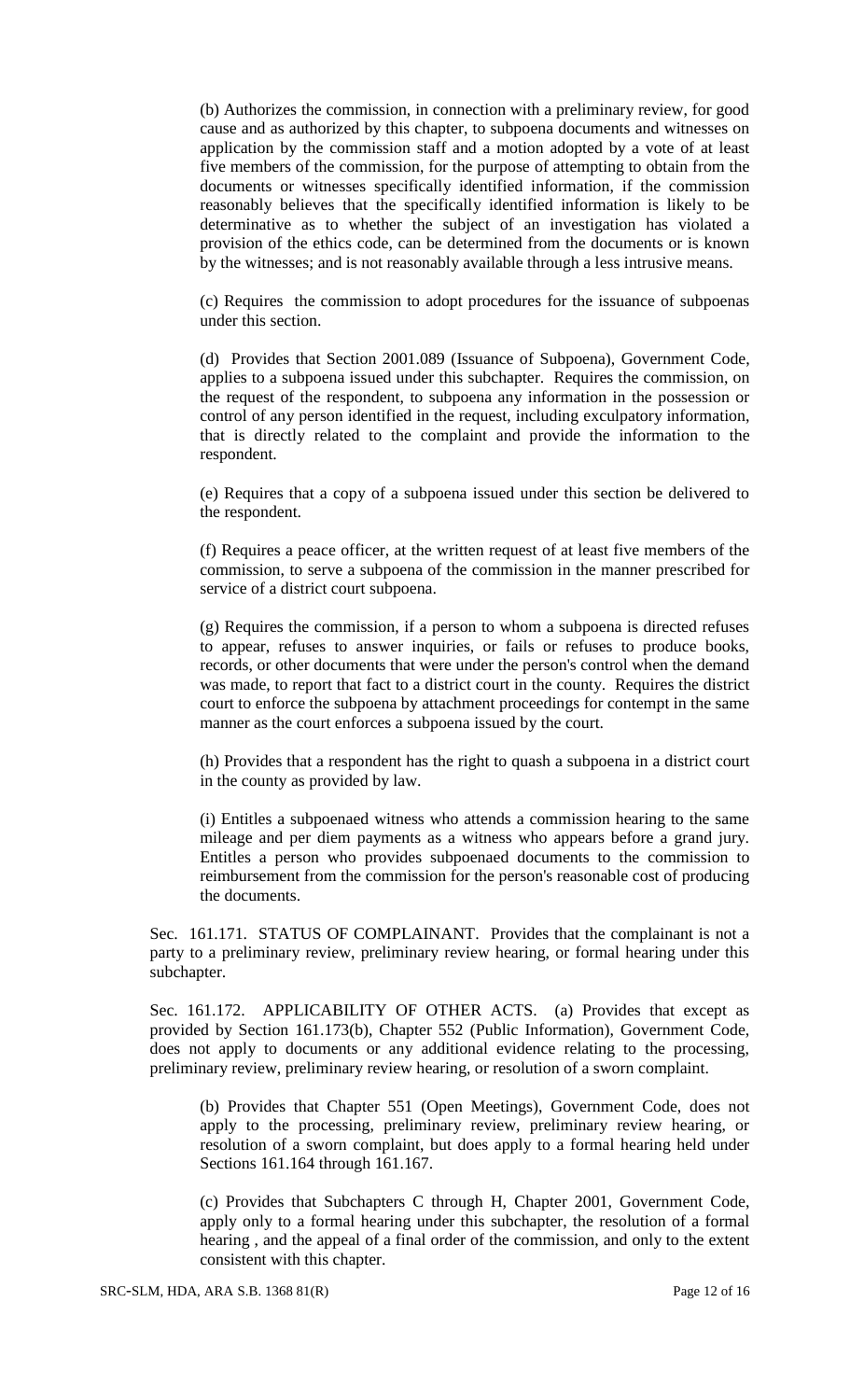Sec. 161.173. CONFIDENTIALITY; OFFENSE. (a) Provides that, except as provided by Subsections (b), (c), or (m), proceedings at a preliminary review hearing performed by the commission, a sworn complaint, and documents and any additional evidence relating to the processing, preliminary review, preliminary review hearing, or resolution of a sworn complaint are confidential and are prohibited from being disclosed unless entered into the record of a formal hearing or a judicial proceeding, except that a document or statement that was previously public information remains public information.

(b) Provides that an order issued by the commission after the completion of a preliminary review or hearing determining that a violation other than a technical or de minimis violation has occurred is not confidential.

(c) Authorizes commission staff, for the purpose of investigating a sworn complaint, to disclose to the complainant, the respondent, or a witness information that is otherwise confidential and relates to the sworn complaint if:

(1) the employee makes a good faith determination that the disclosure is necessary to conduct the investigation;

(2) the employee's determination under Subdivision (1) is objectively reasonable;

(3) the commission specifically authorizes the disclosure; and

(4) the employee discloses only the information necessary to conduct the investigation.

(d) Provides that a person commits an offense if the person intentionally destroys, mutilates, or alters information obtained under this chapter or removes information obtained under this chapter without permission as provided by this chapter.

(e) Provides that an offense under Subsection (d) is a misdemeanor punishable by a fine of not less than \$25 or more than \$4,000, confinement in the county jail for not less than three days or more than three months, or both the fine and confinement.

(f) Provides that a person commits an offense if the person distributes information considered confidential under the terms of this chapter.

(g) Provides that a person who obtains access to confidential information under this chapter commits an offense if that person knowingly uses the confidential information for a purpose other than the purpose for which the information was received or for a purpose unrelated to this chapter, including solicitation of political contributions or solicitations of clients; permits inspection of the confidential information by a person who is not authorized to inspect the information; or discloses the confidential information to a person who is not authorized to receive the information.

(h) Provides that an offense under Subsection (f) or (g) is a misdemeanor punishable by a fine of not more than \$1,000, confinement in the county jail for not more than six months, or both the fine and confinement.

(i) Authorizes the person, if conduct that constitutes an offense under this section also constitutes an offense under the Penal Code, including under Section 37.10 (Tampering with Governmental Record) or 39.06(Misuse of Official Information) of that code, to be prosecuted under this section or the Penal Code, as applicable.

(j) Provides that a violation under this section constitutes official misconduct.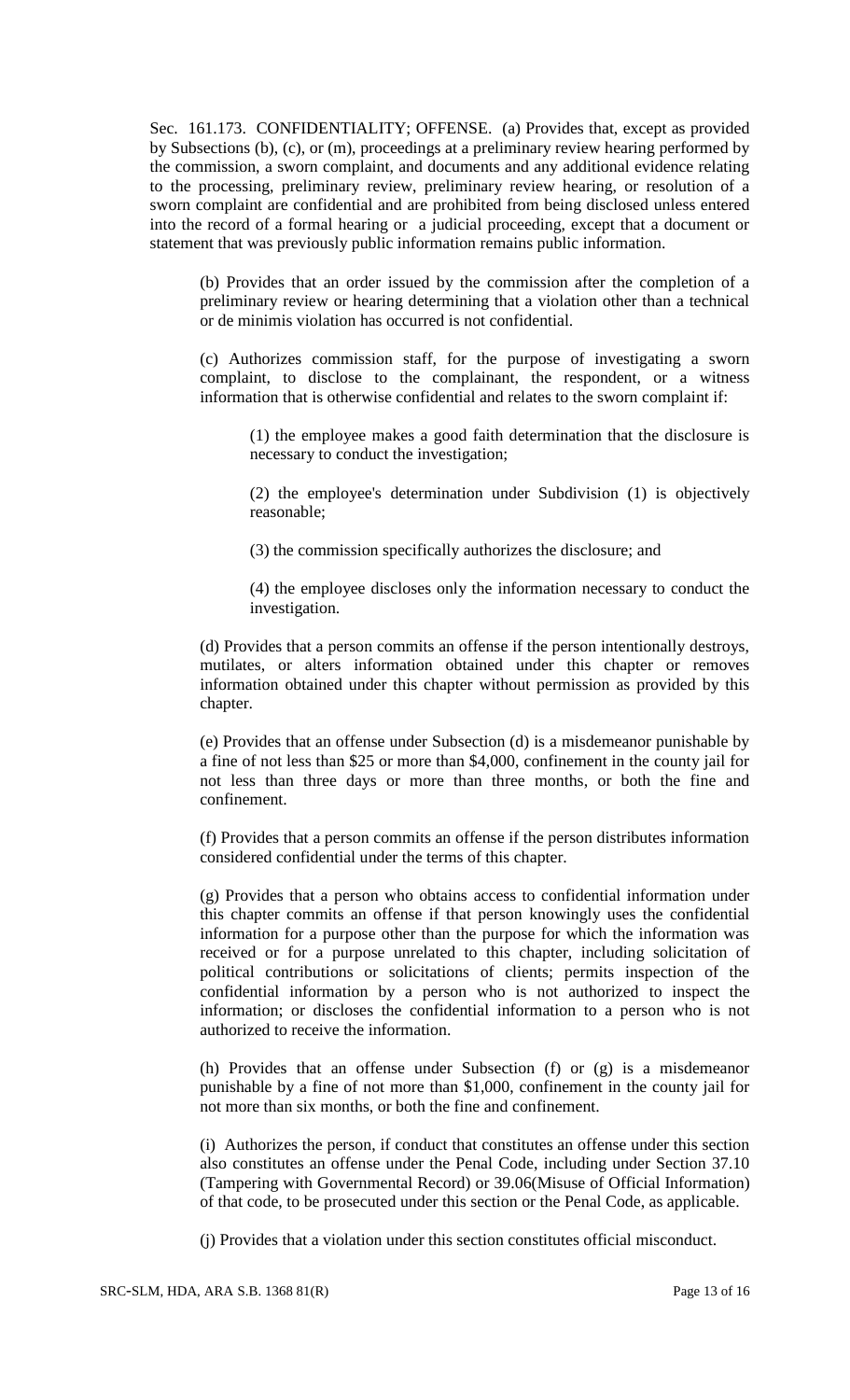(k) Authorizes the respondent, in addition to other penalties, to commence a civil action for damages on the respondent's own behalf against any person who is alleged to have disclosed information made confidential by this subchapter. Requires that any action under this chapter be brought in a district court in the county. Authorizes the court to award costs and attorney's fees.

(l) Provides that a county employee is subject to discipline, including termination of employment, for disclosing confidential information under this chapter.

(m) Authorizes the commission to disclose confidential information in making a referral to a prosecuting attorney concerning an offense under this section.

(n) Provides that a county employee who discloses confidential information in compliance with Subsection (c) or (m) is not subject to Subsections (d)-(l).

Sec. 161.174. AVAILABILITY OF COMMISSION ORDERS ON INTERNET. (a) Requires the commission, as soon as practicable following a preliminary review, preliminary review hearing, or formal hearing at which the commission determines that a person has committed a violation within the commission's jurisdiction, to make available on the Internet a copy of the commissioner's order stating the determination, or a summary of the commission's order.

(b) Provides that this section does not apply to a determination of a violation that is technical or de minimis.

[Reserves Sections 161.175-161.200 for expansion.]

# SUBCHAPTER E. ENFORCEMENT

Sec. 161.201. ORDER. Authorizes the commission to issue and enforce a cease and desist order to stop a violation, issue an affirmative order to require compliance with the laws administered and enforced by the commission, and issue an order of public censure with or without a civil penalty imposed under Section 161.202.

Sec. 161.202. CIVIL PENALTY FOR DELAY OR VIOLATION. (a) Authorizes the commission to impose a civil penalty of not more than \$500 for each delay in complying with a commission order.

(b) Authorizes the commission to impose a civil penalty of not more than \$4,000 for a violation of the ethics code adopted by the commission.

(c) Requires that a penalty paid under this section be deposited to the credit of the general fund of the county.

(d) Provides that this section is cumulative of any other available sanctions under this chapter.

Sec. 161.203. WAIVER OR REDUCTION OF PENALTY. (a) Authorizes a person to request the waiver or reduction of a civil penalty by submitting an affidavit to the commission that states the filer's reasons for requesting a waiver or reduction.

(b) Authorizes the commission to waive or reduce a civil penalty if the commission finds that a waiver or reduction is in the public interest and in the interest of justice. Requires the commission to consider the following before acting to waive or reduce a civil penalty: the facts and circumstances supporting the person's request for a waiver or reduction; the seriousness of the violation, including the nature, circumstances, consequences, extent, and gravity of the violation, and the amount of the penalty; any history of previous violations by the person; the demonstrated good faith of the person, including actions taken to rectify the consequences of the violation; the penalty necessary to deter future violations; and any other matter that justice may require.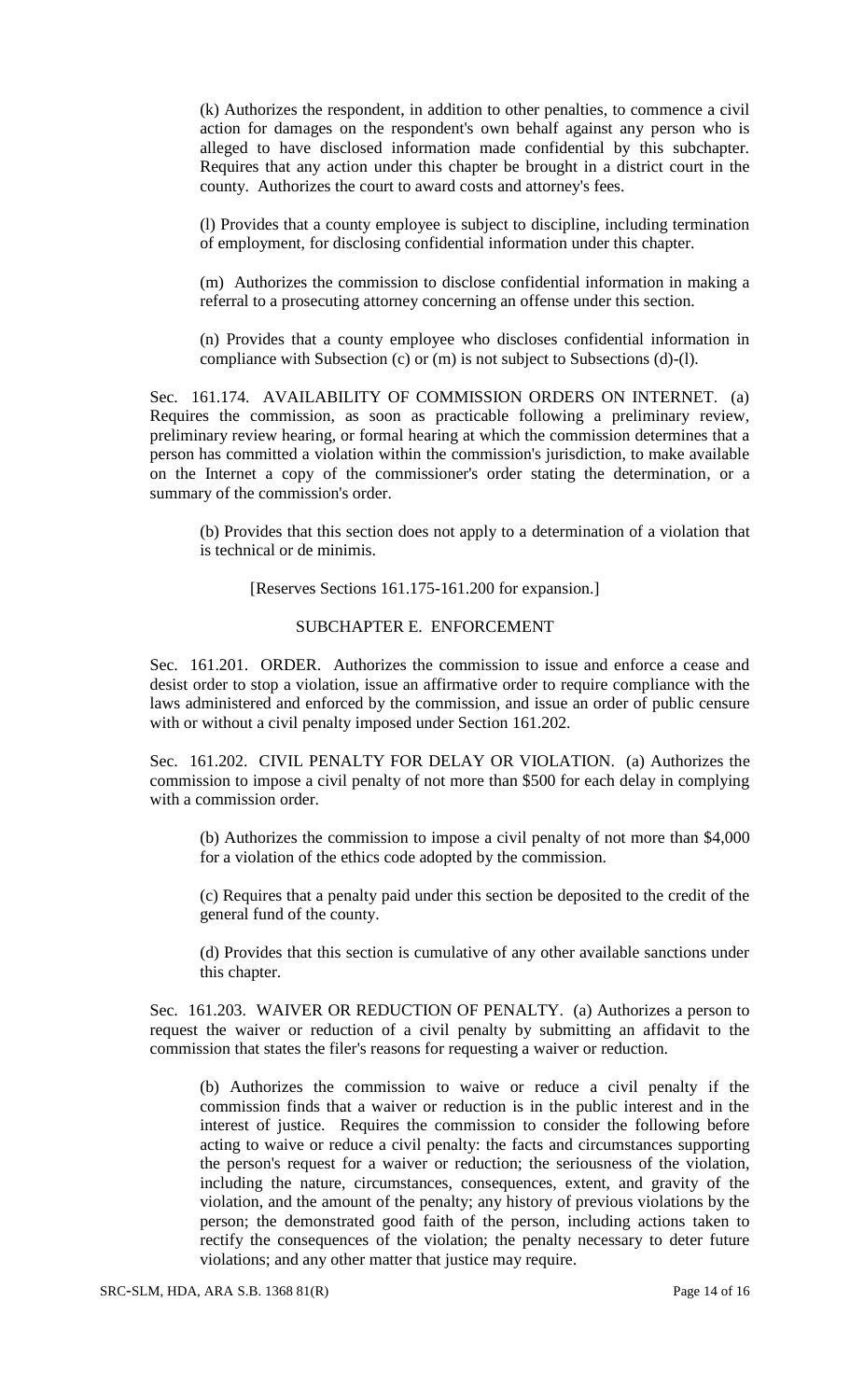(c) Authorizes the commission, after hearing the waiver request, to affirm, reduce, or waive the civil penalty.

Sec. 161.204. NOTIFICATION OF REGULATORY OR SUPERVISORY ENTITY. Authorizes the commission to notify the appropriate regulatory or supervisory entity, including any agency, the State Commission on Judicial Conduct, or the State Bar of Texas, of a violation of the ethics code adopted by the commission.

Sec. 161.205. CIVIL PENALTY FOR FRIVOLOUS OR BAD-FAITH COMPLAINT. (a) Authorizes the commission to impose a civil penalty of not more than \$4,000 for the filing of a frivolous or bad-faith complaint. Defines "frivolous complaint."

(b) Authorizes the respondent, in addition to other penalties, to commence a civil action on the respondent's own behalf against any person who filed a frivolous complaint against the respondent. Requires that any action under this chapter be brought in a district court in the county. Authorizes the court to award costs and attorney's fees.

(c) Authorizes a person to file a sworn complaint with the commission, in accordance with Section 161.155, alleging that a complaint relating to that person filed with the commission is frivolous or brought in bad faith. Authorizes a complaint to be filed under this subsection without regard to whether the complaint alleged to be frivolous or brought in bad faith is pending before the commission or has been resolved. Requires the commission to act on a complaint made under this subsection as provided by Subchapter D.

Sec. 161.206. FACTORS CONSIDERED FOR ASSESSMENT OF SANCTION. Requires the commission to consider the following factors in assessing a sanction: the seriousness of the violation, including the nature, circumstances, consequences, extent, and gravity of the violation; the history and extent of previous violations; the demonstrated good faith of the violator, including actions taken to rectify the consequences of the violation, the penalty necessary to deter future violations; and any other matters that justice may require.

Sec. 161.207. APPEALS. (a) Authorizes a respondent to appeal the decision by filing a petition in district court in the county within 30 days after the date of the decision.

(b) Provides that an appeal brought under this section is not limited to questions of law, and the substantial evidence rule does not apply. Requires that the action be determined by trial de novo. Requires the reviewing court to try all issues of fact and law in the manner applicable to other civil suits in this state but is prohibited from admitting in evidence the fact of prior action by the commission or the nature of that action, except to the limited extent necessary to show compliance with statutory provisions that vest jurisdiction in the court. Provides that a party is entitled, on demand, to a jury determination of any issue of fact on which a jury determination is available in other civil suits in this state.

(c) Authorizes the court, if the district court renders judgment for the petitioner, and the petitioner is a county employee, to order reinstatement of the county employee, payment of back pay, or other appropriate relief.

(d) Authorizes the court, if the district court renders judgment for the petitioner, to order appropriate relief, including costs and attorney's fees.

Sec. 161.208. DELIVERY OF RECORD TO REVIEWING COURT. (a) Requires the commission, after service of the petition on the commission and within the time permitted for filing an answer or within additional time allowed by the court, to send to the reviewing court the original or a certified copy of the entire record of the proceeding under review.